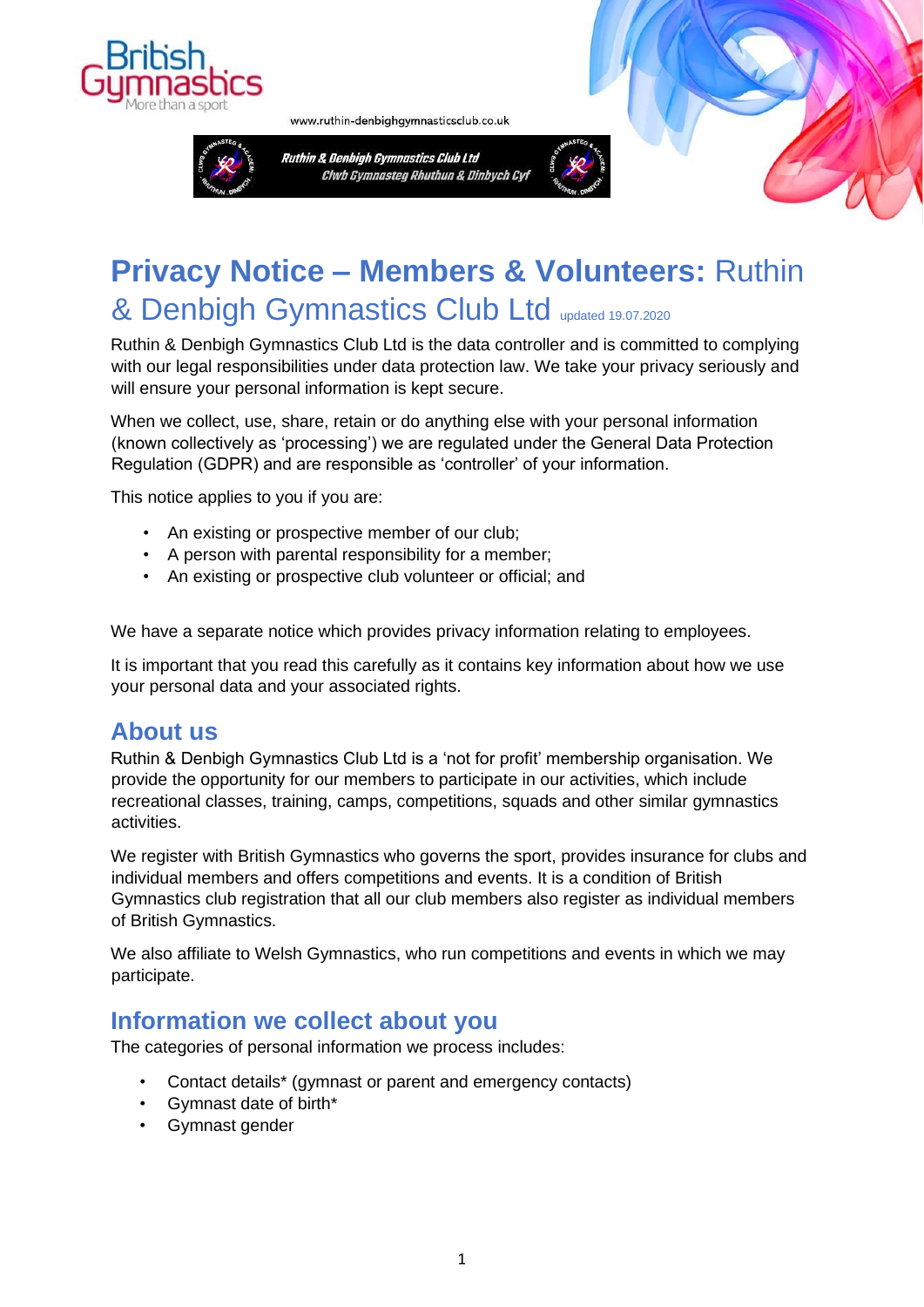



www.ruthin-denbighgymnasticsclub.co.uk

- 
- Any relevant medical conditions and/or disabilities and additional related information
- Other relevant individual needs for example, information about learning, religious or other support needs.

British Gymnastics also collects some of the above information when you join or renew your British Gymnastics membership.

- Any individual risk assessments (gymnasts and others if applicable)
- Details of any reasonable adjustments or steps taken to support your individual needs
- British Gymnastics membership details\* (which are confirmed by British Gymnastics when you join or renew)
- Gymnast attendance and achievement records
- Any communications from, to or relating to you
- Details relating to standards of conduct
- Any accident or incident reports including details of injuries
- IP address, browser identifier and the time of access (if you use our website)
- Bank details (If you are making regular payments to us or we are making payments to you e.g. for volunteer expenses)
- Experience, qualifications, training and confirmation that you have completed a criminal record check (prospective or existing volunteers).

The information marked with an \* above is essential for us to provide your membership. It is your choice whether you provide all the information we have requested but not providing information may affect our ability to meet you or your child's needs and to protect their wellbeing.

If you are a competitive gymnast, we record other information about you to support your training and participation in competition such as:

• Training and technical information

If you attend an event or trip with the club, we will also collect the following information where relevant:

- Dietary requirements and any other relevant information that we need to know to ensure your needs are met; and
- Passport information if the trip is abroad.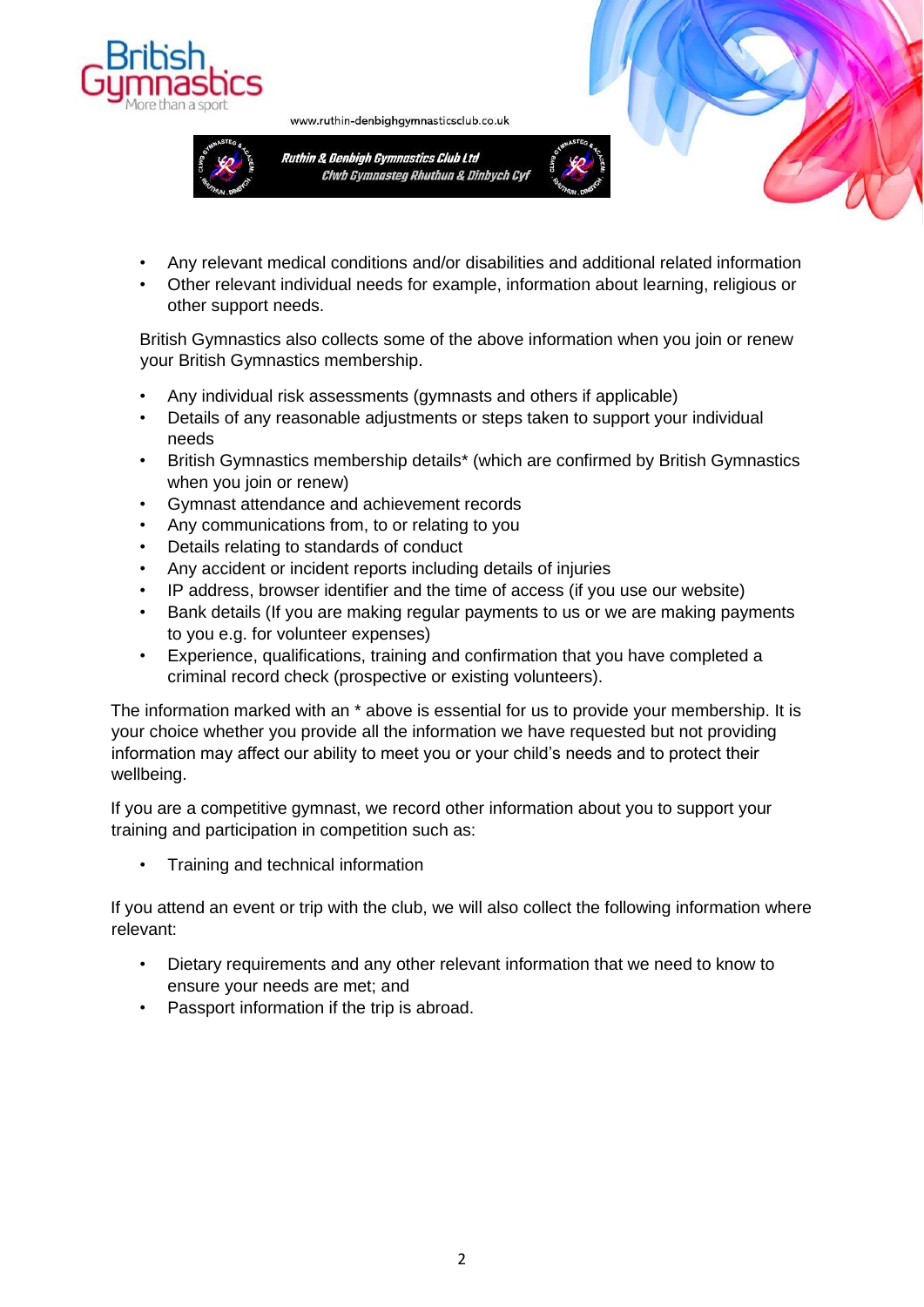

www.ruthin-denbighgymnasticsclub.co.uk



## **Our purposes for processing information about you**

We use the information we hold about you for a variety of purposes which are outlined below. Data protection law requires us to tell you what our legal reason is for each purpose.

### **Contractual purposes**

When you ask us to provide you a service, such as club membership, gymnastics classes, competitions, trips or other activities or you buy a product from us, we usually need to use information about you to provide this product or service, for example:

- To contact you to confirm arrangements;
- To notify you about changes to terms and conditions;
- To tell you when it is time to renew membership or re-register for activities
- To process payments or send you receipts required.

We do so because it is necessary for the performance of a contract.

### **Legal obligations**

We have a duty of care to ensure it is safe for you or your child to take part in gymnastics activity and to keep you/them safe while participating. Some individuals may be at risk of harm from participating in gymnastics activity as a result of a pre-existing condition. It is vital that you let us know if there is any reason why taking part in gymnastic activity may be unsafe prior to participation. With your agreement, we will review any information you provide and undertake risk assessments in consultation with yourself and any appropriate trained professionals e.g. medical consultants. When we ask participants to provide relevant health information such as details of medical conditions, medication needs, allergies or injuries, this is because we have a legal obligation.

If you are selected for a role at the club, we will usually obtain a reference from any appropriate organisation or individual you have nominated.

When you tell us about any special needs such as disabilities or other support information we may use relevant information to comply with our legal obligations under the Equality Act 2010. We will review any information you have provided to help us identify any actions we can take to support inclusion. We may need to ask you for more information to help us to best meet your or your child's needs. We will keep a record of any steps we take to support inclusion.

If you are wishing to volunteer or work for us, we may need to ask you to complete a criminal record check as we have a legal obligation to do so. We jointly control the checking process with British Gymnastics who is responsible for the assessment of any content on the check and will only share information with us where it is appropriate. For example, if you are considered by British Gymnastics to be unsuitable to take on the role, we may share relevant and proportionate information about criminal offences where it is deemed that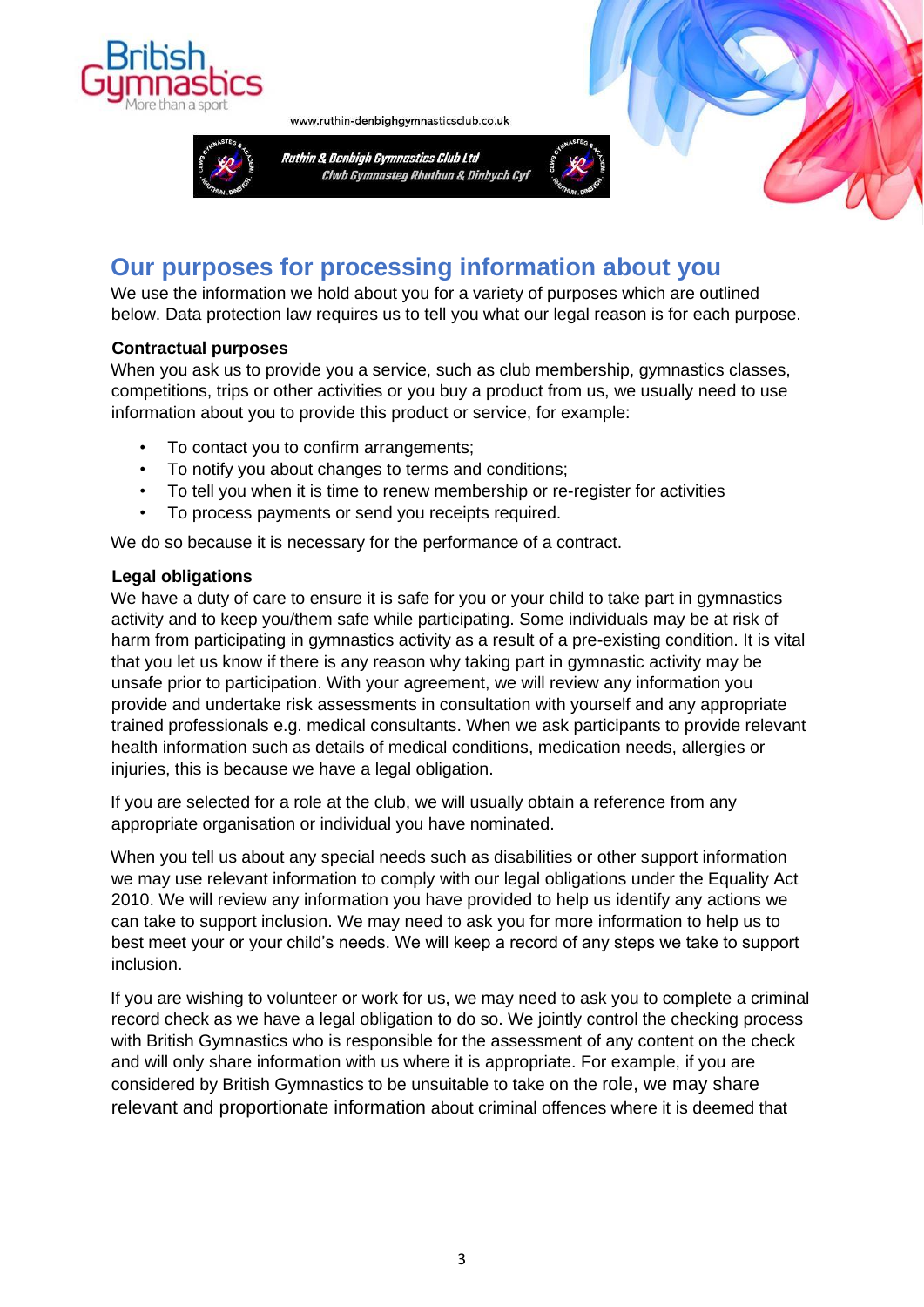

www.ruthin-denbighgymnasticsclub.co.uk



while you are not considered unsuitable to take on the role, if it is considered necessary for safeguarding purposes.

When we retain information about you, even after you are no longer taking part in gymnastics activity, this is often because we are required to do so by law such as records we are required to keep for business and accounting purposes. Sometimes we are also legally obliged to share information about you with third parties. More information is provided below.

#### **Legitimate interests**

We rely on legitimate interests for the following purposes:

• **Responding to communications, concerns or complaints and seeking feedback from you about our services.** 

We will use the information you provide to respond to any comments or questions you raise and where appropriate to undertake investigations into any complaints or concerns. On occasion, we may contact you to seek your views on the services we provide.

• **Holding emergency contact information** 

When you join the club, we collect contact details. We also ask you to provide an emergency contact which we will only use in exceptional circumstances if we are unable to contact your primary contact e.g. a parent.

• **Maintaining attendance registers, achievement records and waiting lists** For health and safety purposes and club records, we need to maintain a register of those in attendance at training or other club activities.

We run a badge and award scheme from the earliest recreational classes right through to club level, so the gymnast's achievement level is regularly recorded.

If there are no places in the club, we can place you on our waiting list and will contact you using the details you provide to inform you when a place is available.

#### • **Entering you into a competition and providing results**

If you wish to take part in a club competition, your information (usually your name, date of birth and gender) will be used to enter you into the appropriate category and your score will be recorded. Results of competitions are sometimes published in the club or on our Facebook site.

If you wish to enter a competition organised by another gymnastics body, including British Gymnastics & Welsh Gymnastics, we will provide your information to the organiser to enable you to take part in the competition or event that they are organising.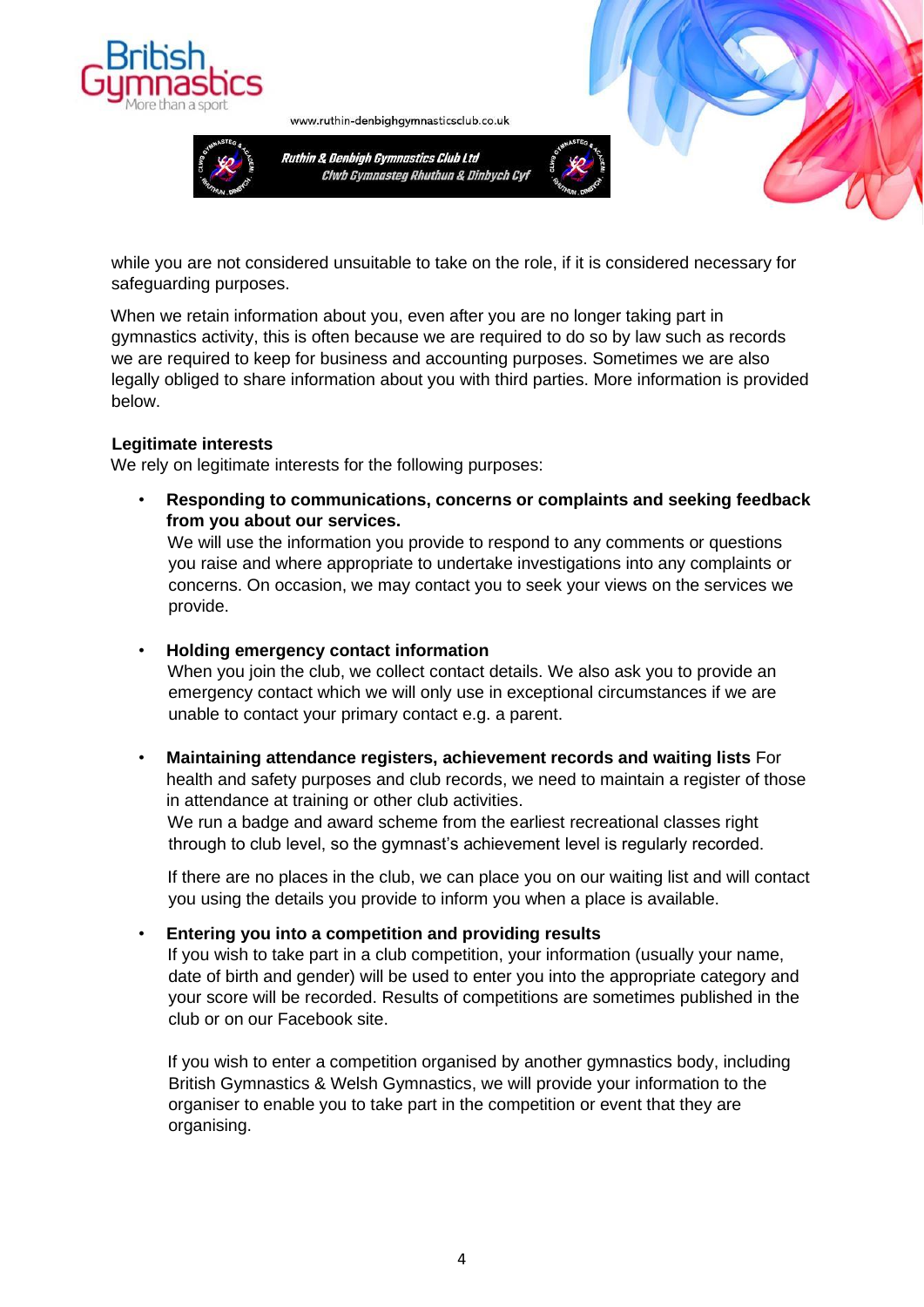



www.ruthin-denbighgymnasticsclub.co.uk



• **Collecting additional information to support a participant attending a club trip**  Occasionally we organise residential events or trips. If you or your child registers for one of these events, we will need to collect additional information, that may vary dependent on the specific activities and whether they involve meals and travel. Additional information we require may include passport information and any other relevant information necessary to provide support whilst away from home.

#### • **Monitoring performance and undertaking fitness assessments**

If you or your child is a competitive gymnast, we will need to collect additional information about you/them. We track and monitor gymnast's performance in training, trials and competition and undertake regular fitness assessments. We may require additional information about lifestyle and education if you or your child are/is training at an elite level and requires time out of school or lifestyle.

• **To monitor that you have completed any required safeguarding training and criminal record checks** 

If you undertake a role where a criminal record check and safeguarding training are required, we will receive confirmation from British Gymnastics if your check is approved and that you have completed the required safeguarding training.

#### • **Filming for coaching purposes**

On occasion, we may film gymnasts e.g. during a gymnastics session for coaching purposes. Videos taken at training sessions for individual coaching purposes will not be used for any other purpose without prior consent.

#### • **Photography and filming [at large club events] to promote the club**

At our large club events such as our annual club competitions and club display, we take photos to promote club activities and may film the event to create a DVD. We publish images on our website, social media account and in our communications. Any images of children will be published in line with ours and the British Gymnastics safeguarding policy.

If you have not already done so on your registration form, please let us know if you do not wish to be filmed or photographed or do not want your image to be published. While we can usually take steps to prevent you from being photographed or filmed at small club events, please bear in mind that at our large public events, it may be difficult to avoid capturing you in footage. However, we always review all photographs prior to publication and we will ensure any images of you are deleted.

If we are filming or taking photos for any other purpose, we will ask for your consent.

#### • **Running and monitoring our club website and social media**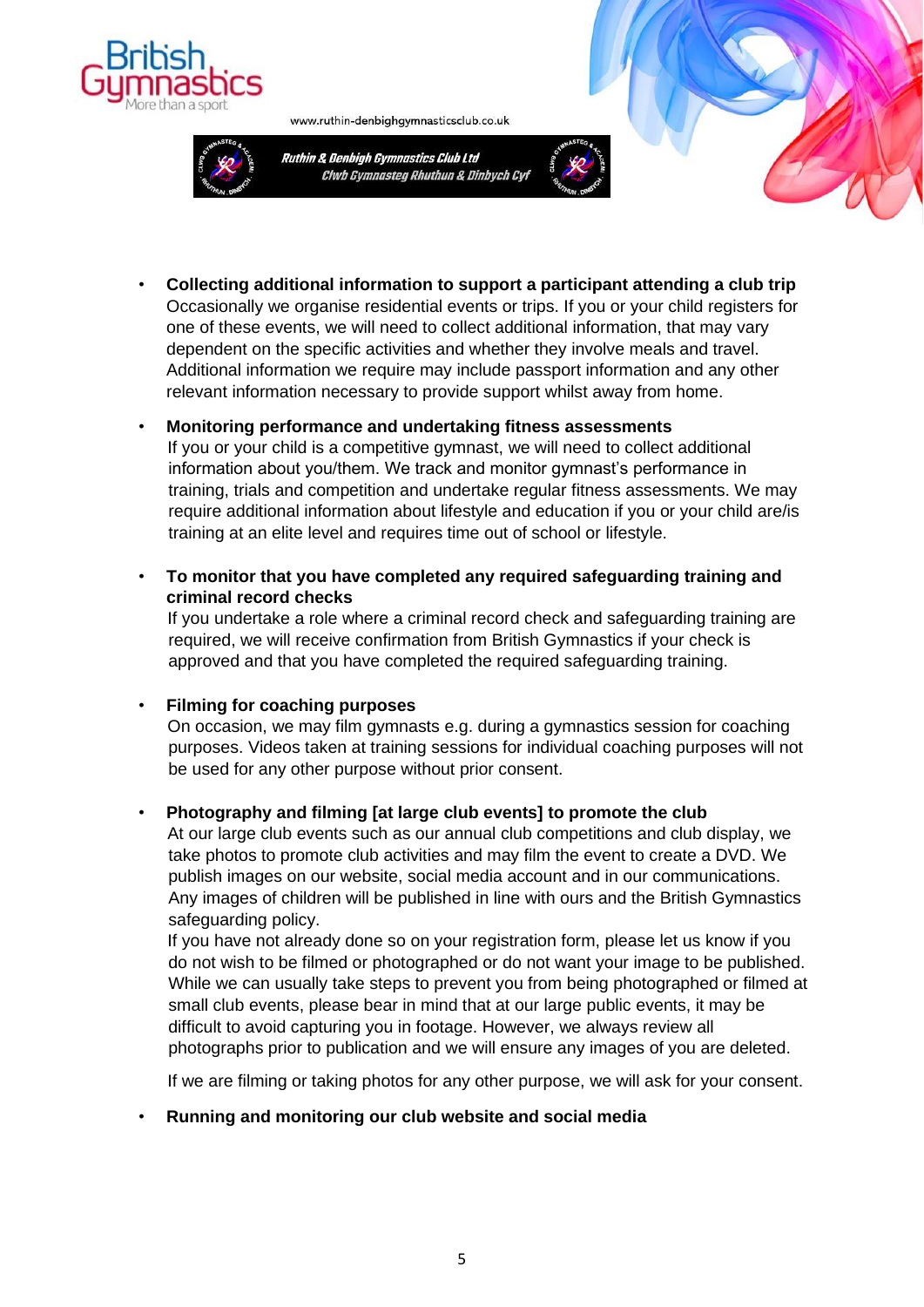



www.ruthin-denbighgymnasticsclub.co.uk



Your IP address will be logged by our webserver but we would not be able to identify you from this information alone. In addition, we also use analytics on our website, to enable the us to monitor and analyse web traffic and can be used to keep track of User behaviour. More information on our analytics tool can be found below;

*Google Analytics (Google Inc.) Google Analytics is a web analysis service provided by Google Inc. ("Google"). Google utilizes the Data collected to track and examine the use of this website, to prepare reports on its activities and share them with other Google services.* 

*Google may use the Data collected to contextualise and personalise the ads of its own advertising network.* 

*Personal Data collected: Cookies and Usage Data.* 

• **Using CCTV for security and crime detection/prevention** 

We have CCTV outside our Clwyd House centre, for crime prevention purposes. These images are deleted on a rolling basis and are never stored for longer than 1 month.

#### • **Using CCTV for performance analysis and feedback**

We have CCTV within the Clwyd House centre, which are displayed on TV screens around the centre. These enable coaches to give feedback to gymnasts on their performance, as well as allowing gymnasts to analyse their own performance. These images are deleted on a rolling basis and are cached only for a short period (i.e. less than 24 hours).

#### • **NHS Test & Trace (Covid-19)**

To support tracing people that may have been in contact with an infected person, it important that the club keeps a record of everybody who comes into their facility daily, including session by session. If a member of the club tests positive for Covid-19, this can then support them to trace who they may have been in contact with and support the contact tracers to inform them to self-isolate.

If the club is contacted, the club will have to provide data such as names and contact details.

We have carried out a legitimate interest assessment (LIA) to ensure that the above processing is necessary and is carried out in a way that ensures a balance between the club's interests and your individual interests, rights and freedoms with appropriate safeguards, especially to protect the interest of data subjects who are children. We can provide details of these assessments on request.

You have a right to object to the use of your information for any purposes we undertake based on legitimate interests. Further information is provided in the section below on individual rights.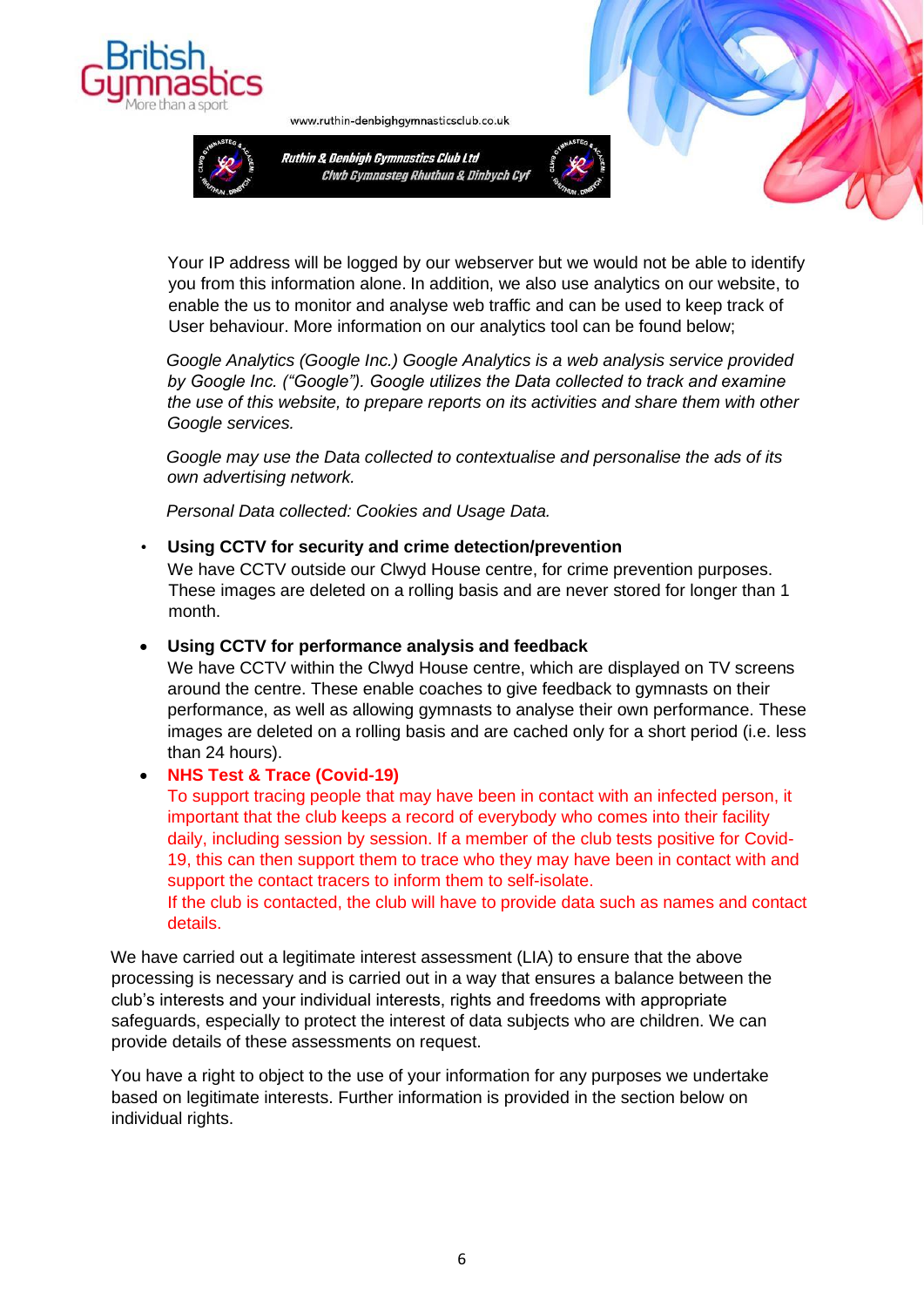



www.ruthin-denbighgymnasticsclub.co.uk



#### **Consent**

We rely on consent in the following circumstances:

• **To take photographs and video at a small club event or training for publication.** If you have given us consent on our registration forms, we may also take photos during training or at [small] club events to promote the club on our website, club social media account and in communications. All film and photos of children will be published in line with our safeguarding policy.

When you have given us your consent for your personal information to be used for a particular purpose, you have the right to withdraw this consent at any time, which you may do by contacting us using the contact details below. If you provided consent for a specific purpose as part of the information you provided on our behalf through the British Gymnastics membership platform, this consent can be withdrawn at any time by logging into your British Gymnastics account. Your withdrawal of consent will not affect any use of the data that was made before you withdrew your consent.

#### **Special categories of personal data**

Special categories of personal data are a category of information that is more sensitive and requires greater protection. Some of the information we process falls into this category (e.g. health/medical data or any information you provide to us about a disability or your religion, race or gender identity). It is unlawful for organisations to process this type of information unless an additional legal condition applies. We will only process this type of information if one of the following applies:

- You have given your explicit consent or have made this information public;
- We are required to do so to establish, exercise or defend a legal claim;
- We are required to do so to comply with employment or social security or social protection law;
- Legitimate activities of a 'not for profit' organisation;
- There is a substantial public interest in doing so; or
- It is in your vital interests and you are unable to provide consent e.g. if you are unconscious or do not have sufficient mental capacity.

### **Why we share information about you**

We have a legitimate interest in sharing your personal information with British Gymnastics to ensure the sport is safe and well-governed and where relevant to access support and advice.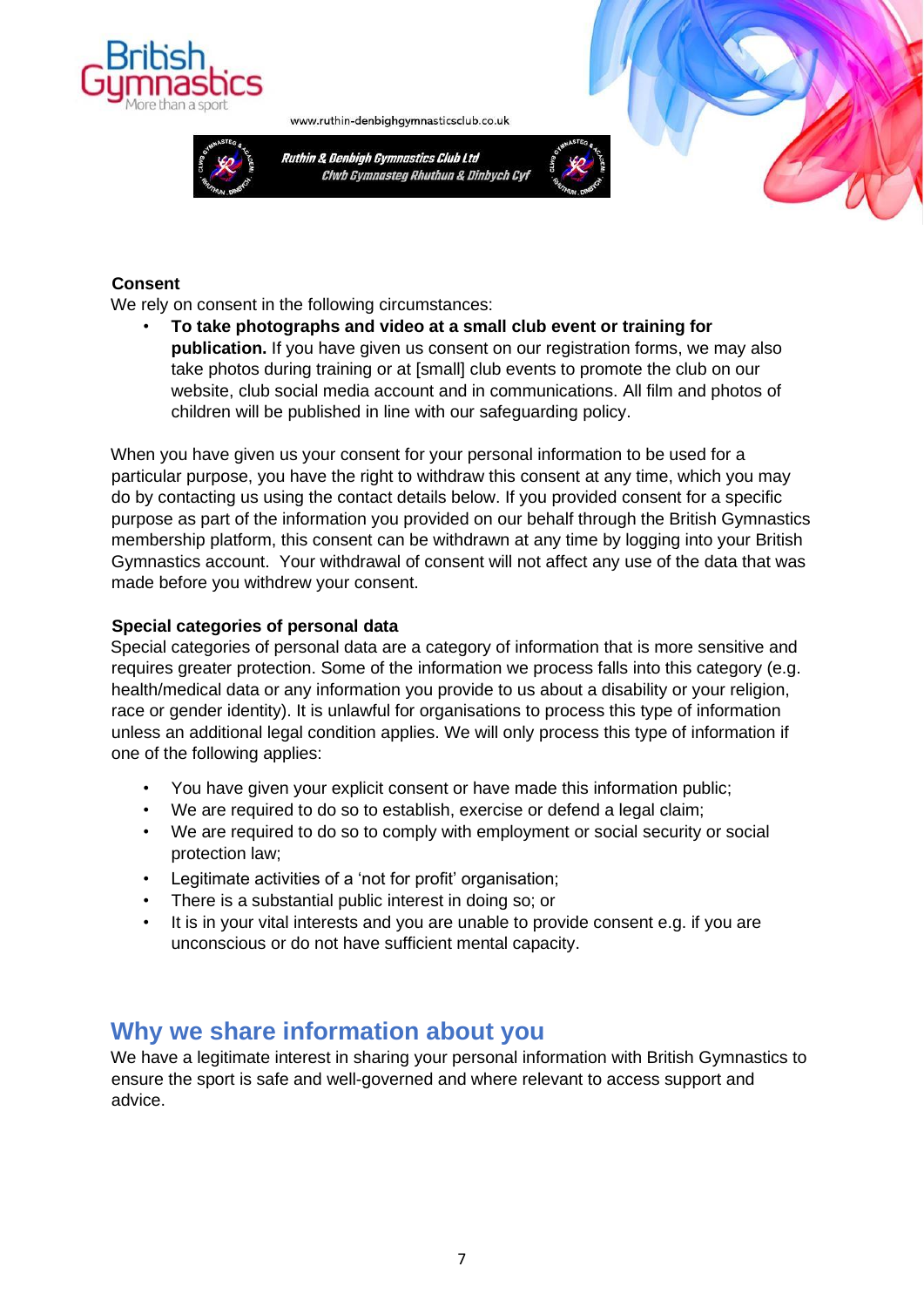



www.ruthin-denbighgymnasticsclub.co.uk



We may also be required to share your personal information in the following reasons:

- Complying with legal and/or regulatory responsibilities We may be required to share information with bodies such as Her Majesty's Revenue & Customs (HMRC), Health & Safety Executive (HSE), Police and Information Commissioner's Office (ICO). We may also share information with other organisations to safeguard children. Any information that is shared will be strictly limited to what is required to ensure children are protected from harm and will be carried out in accordance with the law and relevant government guidance.
- **Insurance**
- Obtaining legal or professional advice
- Obtaining a service from a third party All service providers are contractually required to ensure your information is secure and cannot use this information for their own purposes. Where we are required to share information with them to provide the service, we only disclose information that is strictly necessary to deliver the service.

Except for the above, we will only share your information with any other third parties with your prior agreement.

### **Transfers of data out of the EEA**

We will not transfer or store your personal data outside the UK or the European Economic Area (EEA).

We will not transfer your information to any other country or organisation outside the EEA unless there is a European Commission adequacy decision for the specific country to which the data is transferred or where we can be certain that there are adequate safeguards provided for your information and individual rights standards that meet the GDPR requirements.

### **Individual rights**

You have important rights under data protection law. In summary these include:

• **To be informed about how your information is processed** (set out above) • **To access any personal data held about you** 

You have the right to access the personal information we hold about you. You can log in to 'My Account' at any time to view/amend/delete the information we hold about you that has been collected by the British Gymnastics system. You can also request a copy of any other information we hold by writing to us using the contact details below.

• **To have your data rectified if it is inaccurate**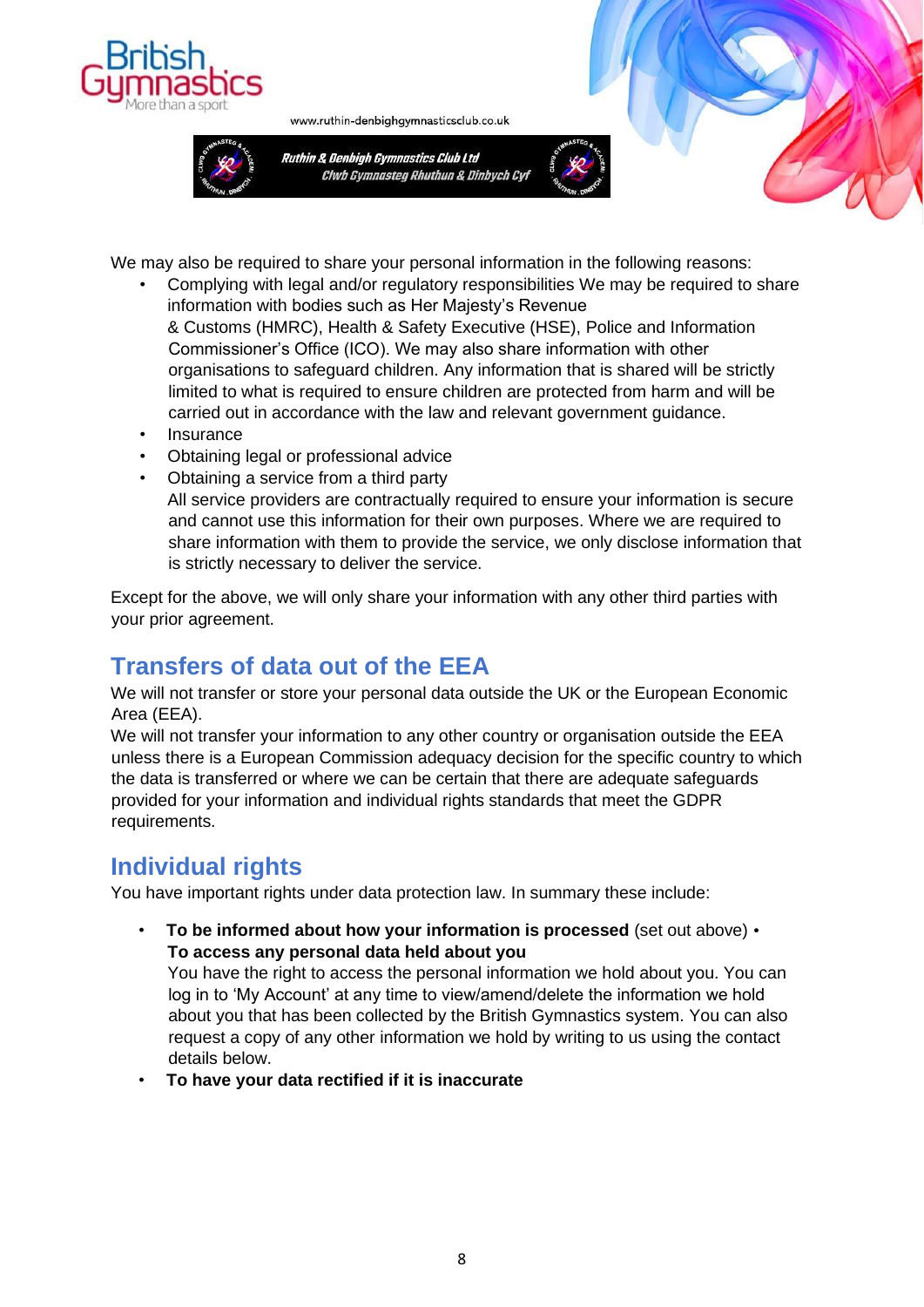



www.ruthin-denbighgymnasticsclub.co.uk



If you think that any of the information we hold is inaccurate, you can ask that corrections are made. We will either make the requested amendments or provide an explanation as to why we are not making changes.

• **To have your data deleted (except if there is a valid lawful reason to retain it)** If you do not renew your membership or cease to have a relationship with the club, we will delete any information you provided within two years except for any financial/accounting records which need to be retained for six years in line with UK tax law. Additional information that has been provided solely for the purpose of participating in a specific activity will be deleted after the event

Video footage that has only been taken for coaching purposes will be retained only for as long as it is required for that purpose. A selection from this may be archived for historical purposes.

Photographs and other video footage captured for promotional purposes will be retained for up to 4 years. After this time, they will be deleted unless we consider them to be of public interest and should consequently be archived for historical purposes. Where images have been published on social media, these platform providers may continue to process your data after the retention period has lapsed.

CCTV footage will be deleted within one month unless it is required to prevent or detect a crime.

You have a right to request the deletion of your information in advance of the above retention periods. We will delete this information unless there is a lawful reason for the information to be retained.

#### • **To have your information restricted or blocked from processing**

If you object to processing, we will restrict the processing of your information for the purpose to which you are objecting whilst we review your objection.

#### • **To portability**

If you wish to move to another club, you can transfer your information to another club registration by logging into 'My Account' on the British Gymnastics system. Alternatively, if you wish to leave the club, the information you provided on behalf of our club will be archived on the British Gymnastics system for 60 days and will be deleted after this has lapsed. During this period, you can transfer your information to another club. This may be limited to your club membership

#### • **To object to:**

#### - **Any processing based on legitimate interests**

The right to object is specific to the data subject's particular situation. We will stop processing your personal data unless we can demonstrate compelling legitimate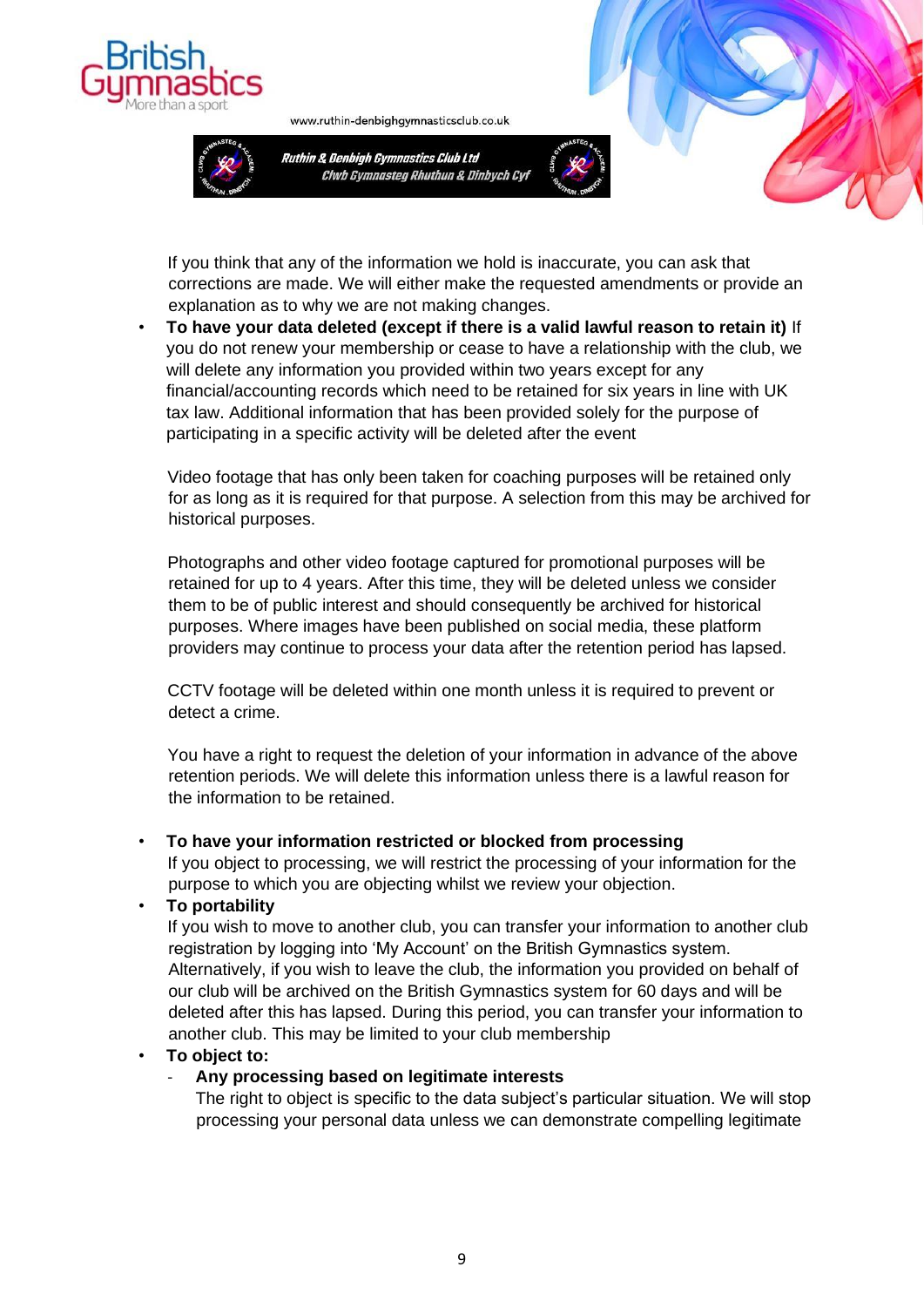



www.ruthin-denbighgymnasticsclub.co.uk



grounds for the processing, which override your individual interests, rights and freedoms or we need to continue to process your information in connection with a legal claim.

To exercise any of your rights or if you have any questions about our privacy notice please contact:

Tamsin Jones - Head Coach Ruthin & Denbigh Gymnastics Club Ltd Clwyd House, Erw Las Colomendy Industrial Estate Denbigh LL16 5TA

Email: headcoach@ruthin-denbighgymnasticsclub.co.uk

While we hope to be able to resolve any concerns you have about the way that we are processing your personal data, you have the right to lodge a complaint with the Information Commissioners Office (ICO) if you believe your data has been processed in a way that does not comply with the GDPR or have any wider concerns about our compliance with data protection law. You can do so by calling the ICO helpline on 0303 123 1113 or via their website.

### **Keeping your personal information secure**

We have appropriate security measures in place to prevent personal information from being accidentally lost or used or accessed in an unauthorised way. We limit access to your personal information to those who have a genuine reason to need to know it. Those processing your information will do so only in an authorised manner and are subject to a duty of confidentiality.

We also have procedures in place to deal with any suspected data security breach. We will you and the ICO of any personal data breaches in line with our legal obligations. All computer equipment is encrypted using the latest encryption standards. We also have the ability to remotely wipe any mobile computer devices (which are also encrypted) in the event that they are lost or stolen.